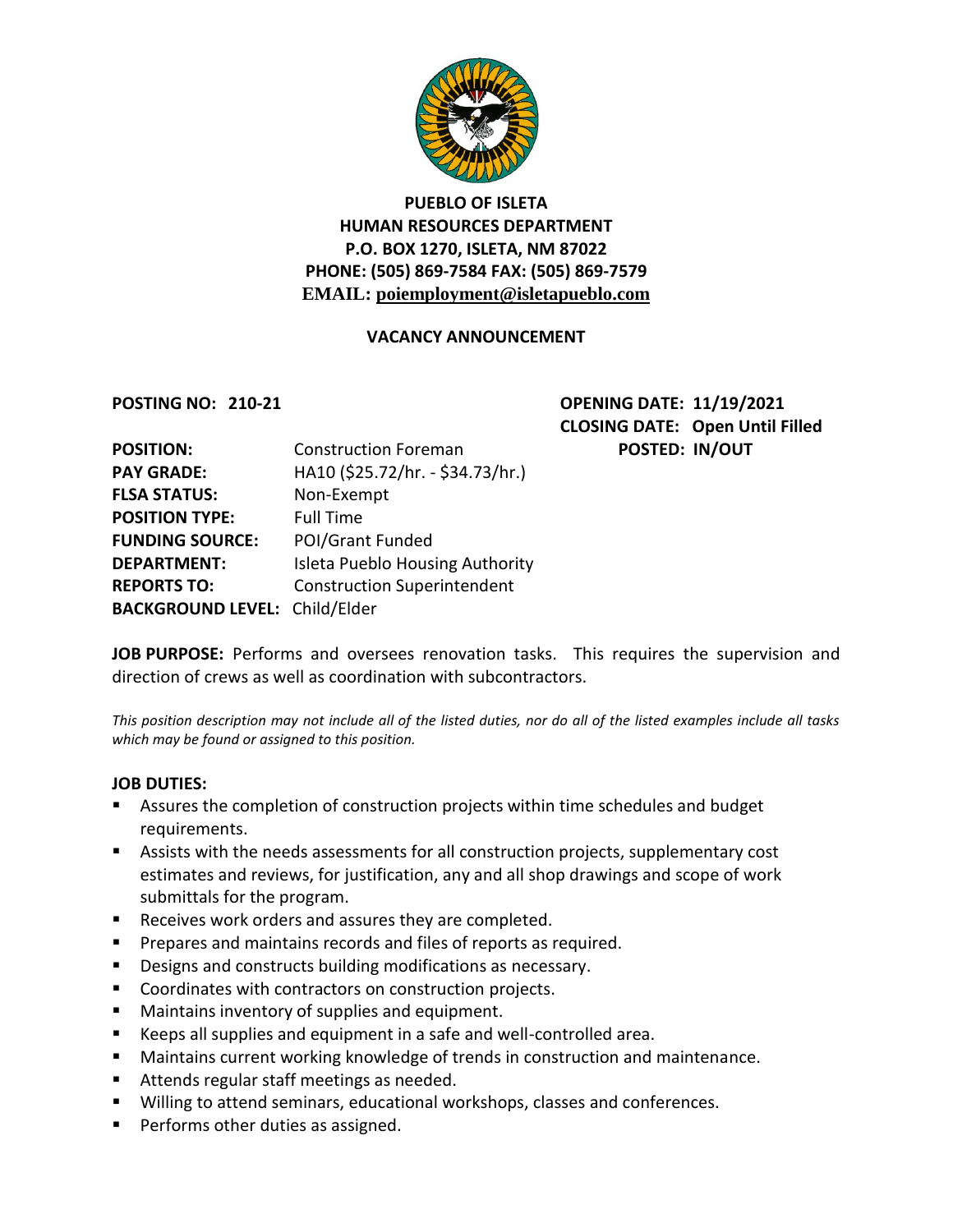## **SUPERVISION RESPONSIBILITIES:**

- Supervises trades personnel in the Housing Authority; provides coaching, counseling, training and feedback to employees; assigns, reviews, and delegates work and job responsibilities to designated staff.
- **Assists in hiring and developing technical staff.**
- **Evaluates and disciplines staff.**

## **MINIMUM QUALIFICATIONS/REQUIREMENTS:**

- Five years construction experience. One year in a supervisory capacity.
- Valid New Mexico driver's license with ability to meet Pueblo of Isleta liability insurance requirements and maintain eligibility for insurance.
- **Must pass background check for position.**
- **Must be able to comply with the Pueblo of Isleta Drug Free Workplace policies.**

## **KNOWLEDGE, SKILL AND ABILITY REQUIREMENTS:**

- Knowledge of supervisory techniques, of building repair techniques including painting, carpentry, and furnace operation; of blueprints and sketches; of power and manual tools; of safety regulations; of agency policies and procedures; of light and heavy duty equipment.
- Knowledge of business English, proper spelling, grammar, and punctuation, and basic arithmetic.
- **K**nowledge of electrical, utility, mechanical, and plumbing trades.
- Knowledge of building codes.
- Skill in planning, organizing, and supervising construction projects.
- Skill in operating business computers and office machines, including word-processing, spreadsheets, and database software programs.
- Skill in operating various word-processing, spreadsheets, and database software programs in a Windows environment.
- Skill in supervising, training, and evaluating assigned staff.
- **Ability to read and interpret blueprints.**
- Ability to communicate effectively in the English language, both verbally and in writing.
- Ability to maintain confidentiality.
- Ability to interact and maintain good working relationships with individuals of varying social and cultural backgrounds, employees, and officials.
- Ability to work efficiently under stressful conditions, makes solid decisions, and exercise independent judgment.
- Ability to handle multiple tasks and meet strict deadlines.

### **PHYSICAL DEMANDS:**

- Work involves a significant amount of standing, walking, bending, kneeling and or crouching.
- Work involves using hands to handle objects, equipment, controls and reach with arms and hands.
- **Work involves climbing and balancing.**
- **Position requires frequent lifting and carrying items up to 50 lbs.**